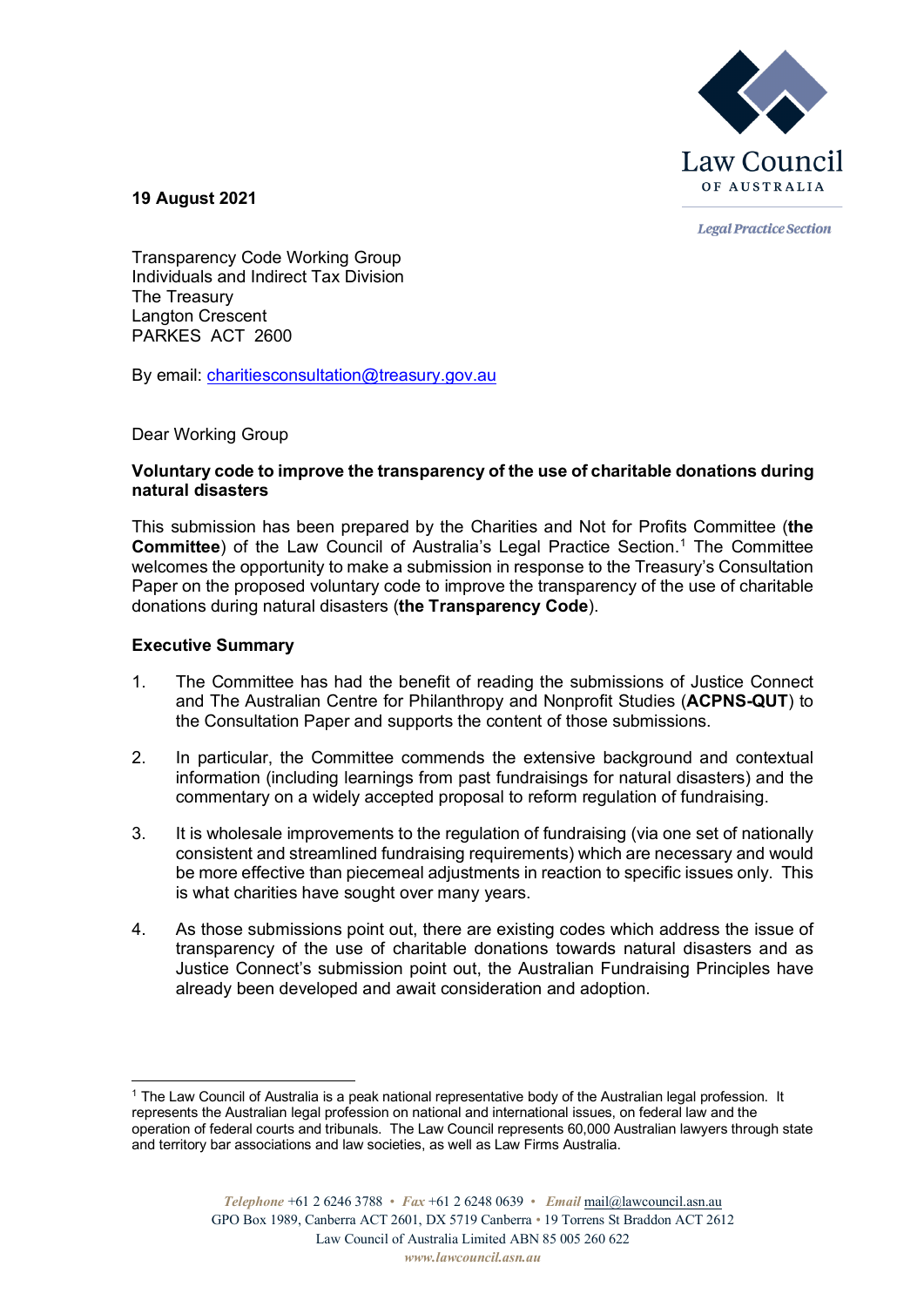## **Responses to consultation questions**

*Question 1: Would an appeal intent similar to the example provide sufficient information for donors? What additional information should be included?*

- 5. The Committee submits that one size will not fit all. The Consultation Paper does not disclose what study or research may have been taken to understand donor expectations that informs the two examples as good options.
- 6. Charities raise funds for different resources and activities that respond to disasters in different ways. Those that are engaged in humanitarian relief (addressing immediate needs of food, water and shelter and also safety) will need funds raised very quickly and will deploy funds and resources immediately while those focussed on long term recovery (such as rebuilding and re-establishment of communities and economies) or which address slow on-set and/or long impact disasters (such as famine and pandemics) will raise funds over a longer term and use them for resources and activities over a longer term too. The examples both presume, and create the impression, that funds would be raised and should be expended over a short term of a year. This would not be helpful.
- 7. Donors to different appeals for disaster relief will have different expectations of what reporting they want. In the Committee's view it is efficient and sufficient that charities report in whatever manner and with the frequency that their donors require or expect of them. In the increasingly competitive fundraising environment, many charities are now sophisticated on what and how they communicate to their donors; if donors are unhappy, they will not donate to that charity again.
- 8. Charities will be informed and led by what their donors demand and expect of them in terms of reporting. For example:
	- (a) It is common practice for the annual reports of charities to contain stories of impact (in narrative form) as a way of reporting to their stakeholders, of which their donors will be one of the most significant.
	- (b) There are instances where donors do not seem to require reporting once they know which organisation(s) their funds have been provided to. For example, while there was widespread interest in the Celeste Barber appeal for bushfire relief in the summer of 2019-20, once there was certainty that all funds raised were to be provided the NSW Rural Fire Services, there has not been widespread concern about reporting from the NSW Rural Fire Services about use of the funds. For such charities, it would be unnecessary for them to provide detailed reports to their donors and they should not be compelled to do so. In many cases (where the fundraising has been conducted by or involving an intermediary) charities will not know who the donors are and will not be able to provide such reports to them.
	- (c) Charities in specific sectors have become adept at working together cooperatively to meet what their donors expect of them. For example, all of Australia's international NGOs have been able to agree on always disclosing their overhead expenditures (commonly referred to as administration costs), how funds raised will be disbursed and how any funds which are surplus to immediate needs will be used since the Asian tsunami appeals of 2004. And very recently, 16 of them have formed the Emergency Action Alliance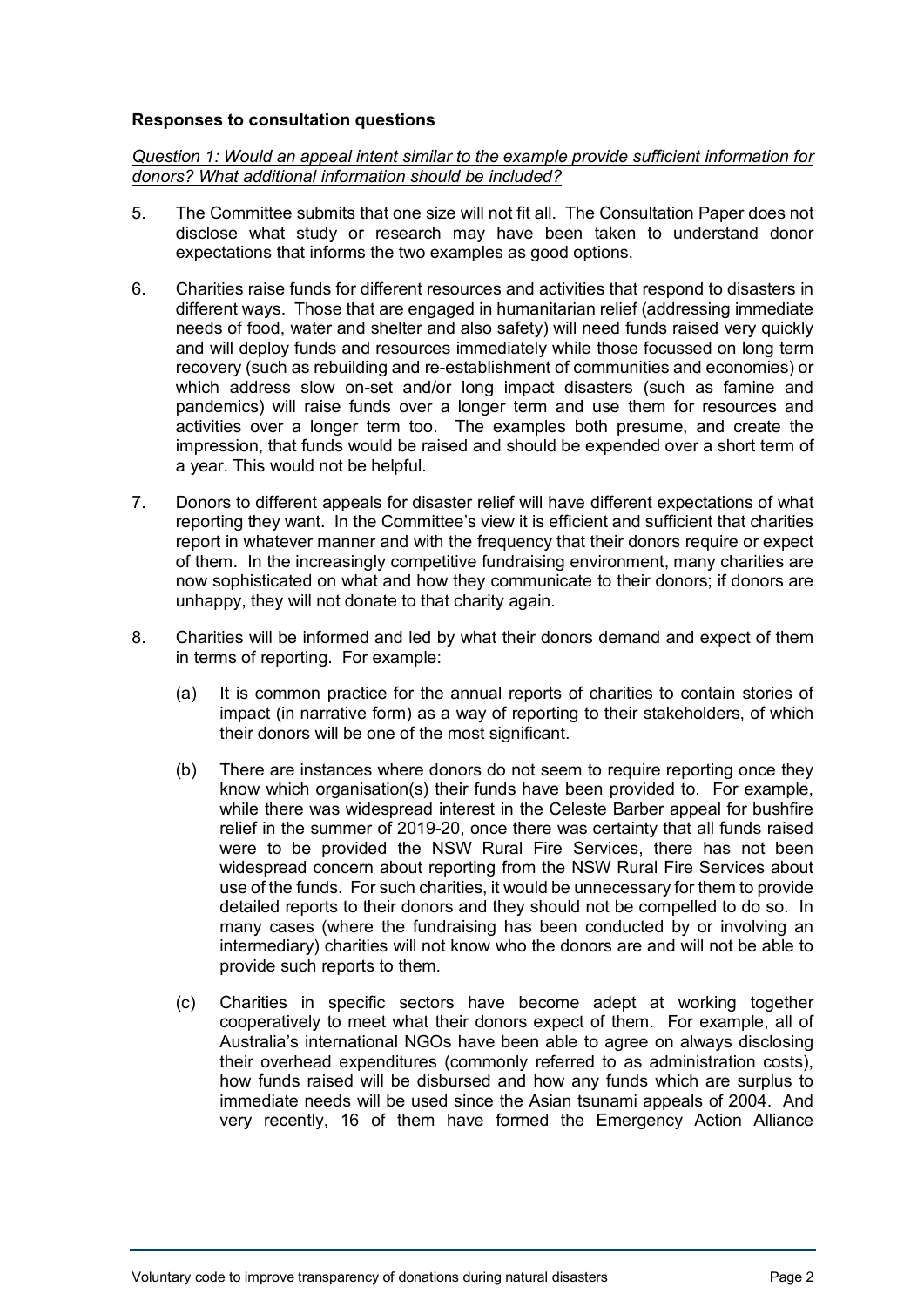[\(https://emergencyaction.org.au/what-we-do\)](https://emergencyaction.org.au/what-we-do) to fundraise more efficiently and peer review how the organisations have responded.

*Question 2: Do you think the reporting elements proposed are appropriate?*

- 9. The Committee suggests it is better to provide a set of principles (for example, about what could be disclosed) rather than be prescriptive about what must be disclosed and how the items are disclosed. It should be up to the charities to decide if they wish to report on additional items. They will make the choices that their donors expect of them.
- 10. Australian Fundraising Principles 7, 8 and 9 provide a better balance between specificity and flexibility:

*We will be open and honest in our annual reporting about our fundraising strategy, results and costs, and why they are appropriate for our cause at this time. (AFP 8)*

*To justify the trust shown by donors in the efficient and effective use of the resources given to our organisation, when fundraising (and in our reporting) we will clearly explain the purpose to which funds raised will be, or have been, applied. (AFP 9)*

11. Further, the Fundraising Institute of Australia's Code of Conduct (already in place) contains the following:

*Members will be open about the work they do, including how funds are raised, managed and disbursed. (clause 3.6).*

*Members will make readily available, on request, information about the Cause for which they are Fundraising, including:*

- *a) its objects and how it intends to use the Donated Funds;*
- *b) its capacity to use Donations effectively for their intended purposes;*
- *c) its most recent annual report and/or financial statements; … (clause 4.4).*
- 12. The Committee also draws attention particularly to the cautionary note about the 'starvation cycle' in the submission of ACPNS-QUT.

## *Question 3: Is there additional information that should be reported under the Transparency Code?*

13. See comments above in response to question 2.

#### *Question 4: Would your charity have the capability to publish the proposed reporting content during a natural disaster?*

- 14. This will vary across the charity sector. While there are many charities focussed on (and therefore adept) at running disaster relief appeals and reporting on them, there will be many (including new ones that will be formed in direct response to disasters when they happen) who would be ill-prepared to adopt quickly to the requirements of Transparency Code.
- 15. The Transparency Code will not help when a charity is unaware of an appeal launched in their name.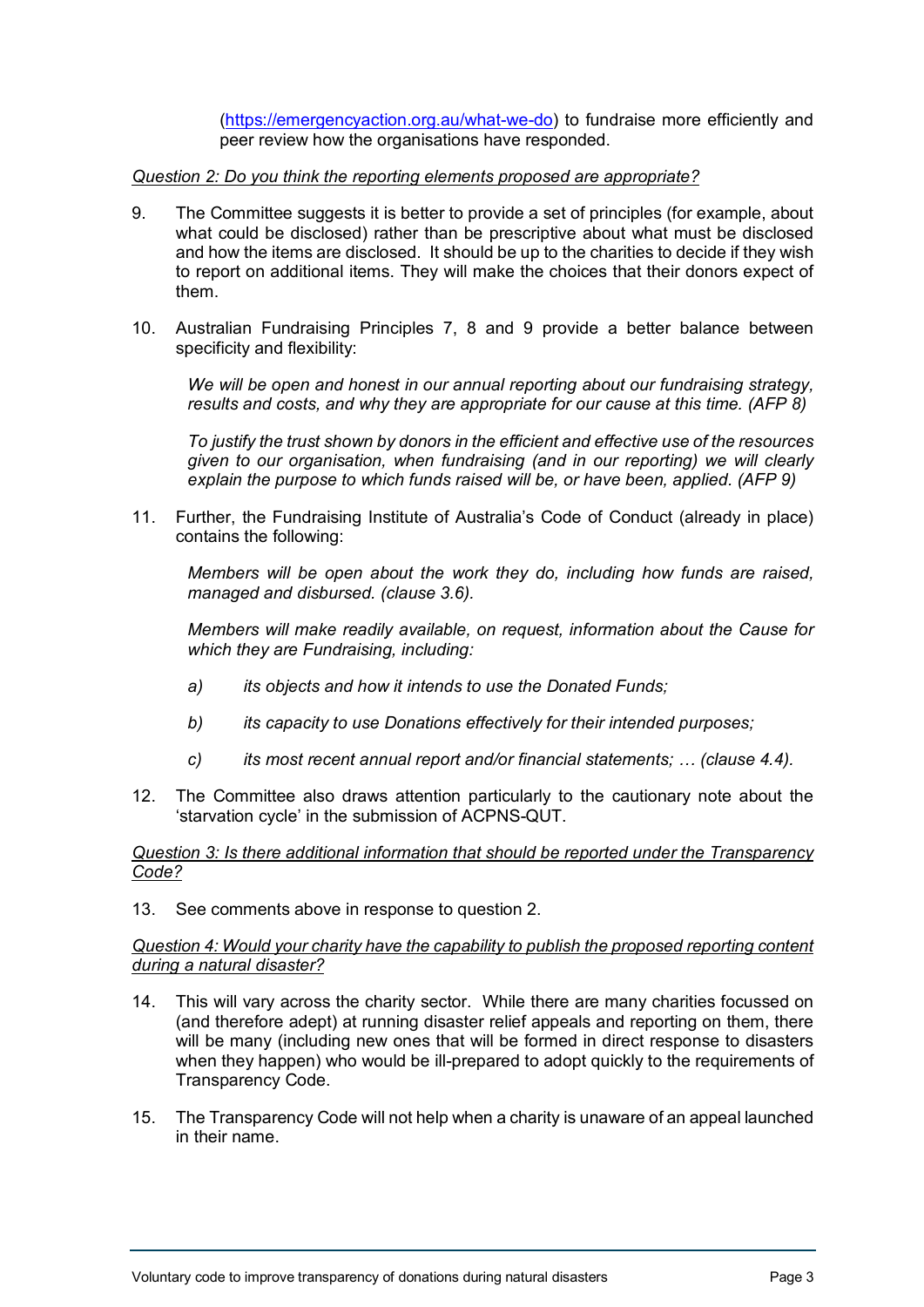16. The proposed reporting periods will also be inappropriate for those charities focussed on medium-long term disaster relief rebuilding.

## *Question 5: Should administration costs be included in the Transparency Code? Do you have suggestions for what should be included in the definition of administration costs?*

- 17. Any amplified focus on 'administration costs' would be unhelpful for many charities. The Committee draws your attention to the useful information provided to donors by the Australian Charities and Not-for-profit Commission (**ACNC**) about charities and administration costs.<sup>[2](#page-3-0)</sup> The key point, well made by the ACNC is that 'while it is reasonable to want to ensure that each dollar you give will be used well, assessing and comparing charity administration costs is difficult and it can be misleading'.
- 18. The ACNC also recognises that what constitutes administration costs for one charity will not be the case for another.
- 19. Additionally, the Committee notes that the Transparency Code does not consider what reporting may usefully be made by intermediaries who are common actors in contemporary on-line fundraising. They are often not engaged by the charities; the fees they collect from donors do not form part of the administration costs of charities.
- 20. The Australian Fundraising Principles would assist here:

*When we incur costs for our fundraising, such as using paid fundraisers or other contractors or agents, we will explain this as clearly and simply as possible to the public, before they choose to donate. (AFP 7)*

*Question 6: Do you consider the quarterly minimum reporting will meet donors' expectations of transparency? Would you suggest a different approach?* 

21. Charities should report as frequently (or infrequently) as their donors demand or expect of them. The Committee does not believe that it is necessary or appropriate that minimum reporting intervals be introduced.

*Question 7: Should there be an expectation that charities who receive donations in excess of \$3 million from a disaster specific appeal should be a signatory to the Transparency Code?*

- 22. The Committee does not understand the rationale for the \$3 million threshold and reject it as a threshold. Instead, a single set of nationally consistent and streamlined fundraising laws that apply to all charities is supported.
- 23. As was shown very starkly by the Celest Barber NSW RFS situation, it can be almost impossible to predict the size of the donations received when an appeal is launched.

*Question 8: Are there sufficient incentives for charities involved in disaster responses to adopt the Transparency Code voluntarily?*

24. In the Committee's view, charities which see it as advantageous (and competitive) to be transparent about use of funds raised are generally being transparent. The Committee does not see that another code would incentivise them towards greater transparency.

<span id="page-3-0"></span><sup>2</sup> See <https://www.acnc.gov.au/for-public/understanding-charities/charities-and-administration-costs>.